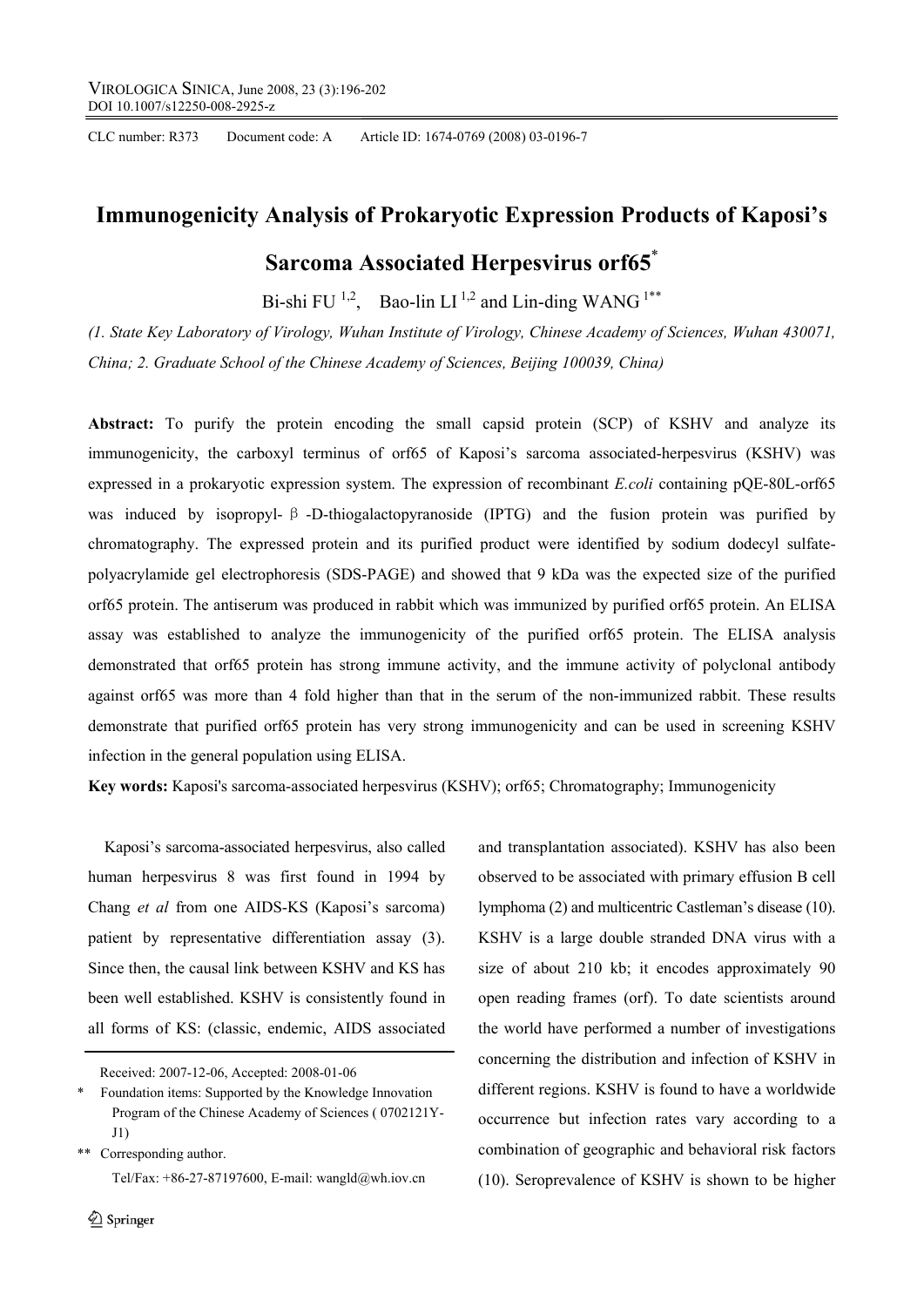than 25% in African countries, whereas in the United States , Asia, and Western Europe is lower than 10% (1, 6, 13). Many different methods have been set up for detecting KSHV, mainly including serologic and molecular diagnosis (4, 5, 8, 11). 4 different serologic assays have been used to detect the HHV-8 antibodies; immunofluorescent assays (IFA), enzyme-linked immunosorbent assays (ELISA), Western blot and immunohistochemistry (IHC). The antigen used for ELISA can be recombinant antigen, the whole virus or the synthetic peptide but quality is important and purified antigen of high quality should be used. However, the ELISA method is simple and so it is the optimal choice for screening a large amount of sera for epidemiological research.

KSHV orf65 encodes for a small capsid protein and the recombinant orf65 has very good antigenicity and specificity, and so it represents a good choice for in the KSHV epidemiological research (7). In this study, we have cloned the c-terminal of orf65, and expressed it as recombinant protein in *E.coli*, and our data indicates that it possesses very good antigenicity and specificity.

### MATERIAL AND METHODS

#### **Reagents**

*Sal* I and *Bam*H I restriction endonuclease were purchased from Takara Co, pfu DNA polymerase and T4 DNA ligase were purchased from Promega Co, goat-anti human IgG-AP was purchased from DAKO Co.

# **Plasmids and bacteria**

TA cloning vector pGM-T was purchase from Qiagen Co, Prokaryotic expression vector pQE-80L was purchase from QIAGEN Co, Competent cells TOP10 were purchased from Invitrogen Co.

# **Primers design**

Primers were designed based on the nucleic acid sequence of KSHV (GenBank accession number: NC 003409), P1: 5'-ATAGGATCCGCTGACCGAGTTT CCGCGGCG-3' and P2: 5'-AGCGTCGACCGGTT GTCCAATCGTTGCCTA-3' were designed for amplifying the c-terminal of KSHV small capsid protein.

# **orf65 gene amplification by PCR**

The genomic DNA was extracted from the KSHV positive cell line BCBL-1. The truncated orf65 was amplified with Primers P1 and P2. PCR was performed over 30 cycles of 94°C 1 min, 57°C 1 min and  $72^{\circ}$ C 1 min, followed by an extension at  $72^{\circ}$ C for 10 min. PCR products were separated by agarose gel electrophoresis and visualized by ethidium bromide staining.

# **Construction of prokaryotic expression plasmid pQE-80L-orf65**

PCR product was inserted into pGM-T vector and then transformed into TOP10 competent cells. The recombinant plasmid harboring the correct length and the direction of the truncated orf65 gene were identified by *Sal* I and *Bam*H *I* digestion and confirmed by sequencing. The truncated orf65 gene in the pGM-T-orf65 plasmid was removed by *Sal* I and *Bam*H I digestion and subcloned into pQE-80L, the recombinant plasmid was named as pQE-80L-orf65.

## **Expression of orf65**

The pQE-80L-orf65 was transformed into BL21 (DE3) competent cells. The pQE-80L-orf65/BL21 (DE3) which was confirmed by PCR screening and double restriction digestion was inoculated into 5 mL LB medium containing 50μg /mL ampicillin, incubated at 37°C until  $OD_{600}$  was about 0.6, then IPTG was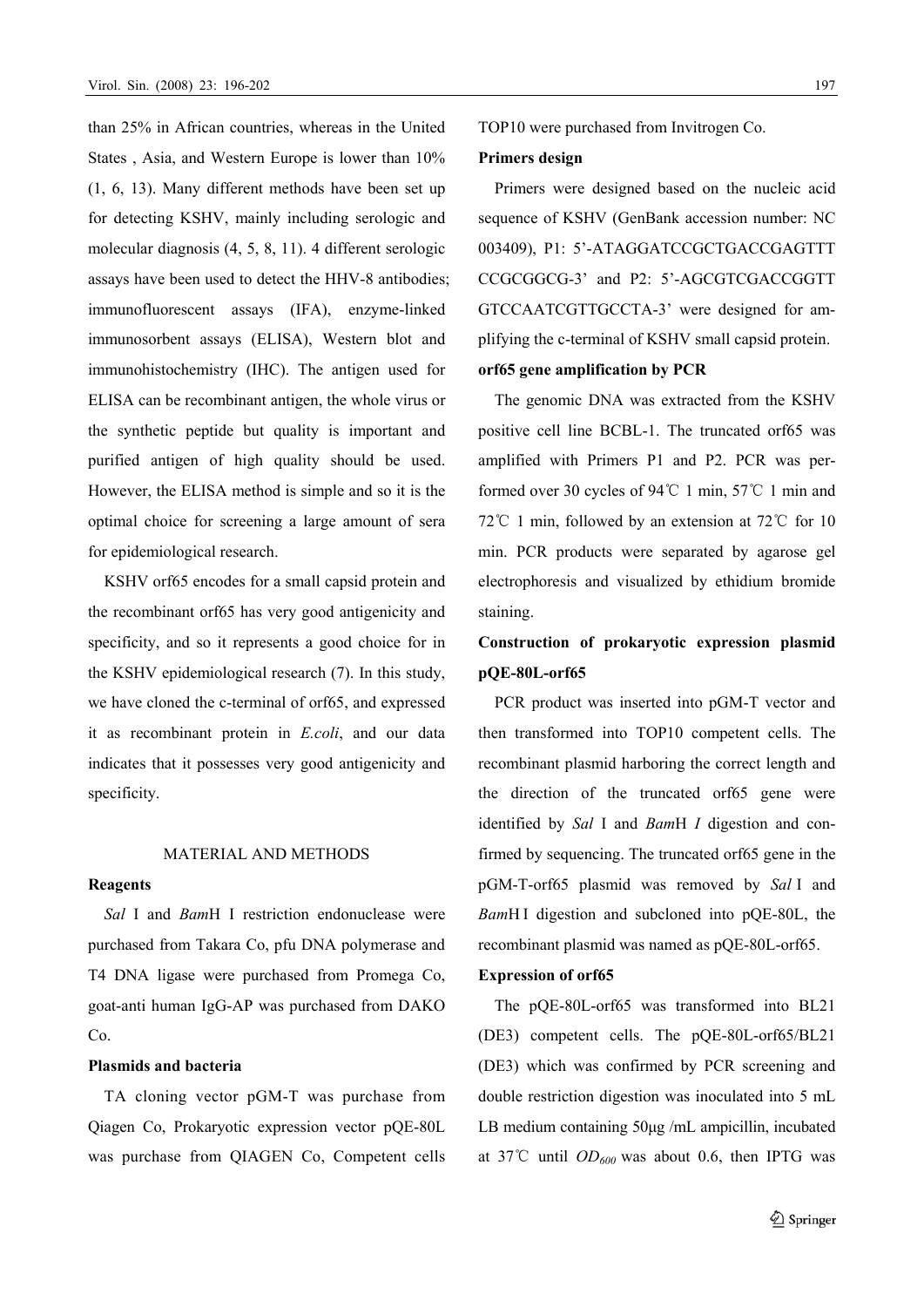added to the medium with the final concentration 1mmol/L. The culture was further incubated at 37 ℃ for another 6 h; the culture was then harvested by 5000 r/min centrifugation.

### **SDS-PAGE analysis of the expression products**

The harvested culture was resuspended by  $10 \times$ volume PBS, ultrasonicated (300w, 3×5 sec burst) for 5 min. The culture was then added with 20% Triton X-100 to a final concentration of 1%, stirred for 30 min at room temperature and centrifuged at 10 000 r/min for 15 min. The supernatant and the precipitate was collected separately, mixed with SDS-PAGE Gel loading buffer, boiled for 10 minutes, then loaded onto 10% SDS-PAGE and electrophoresed for 1 h at 200 V.

#### **Purification of recombinant orf65**

The pQE-80L-orf65 was inoculated into 500 mL LB medium containing 50μg/mL ampicillin, and then 1 mmol/L IPTG was added to a final  $OD<sub>600</sub>$  of 0.6. The culture was further incubated for another 6 h before it was harvested by centrifugation. The recombinant orf65 was then purified with Ni-NTA Agarose according to the manufacture's instructions (Qiagen Inc)

## **Western blot analysis**

Proteins of the whole cell lysate and the purified recombinant orf65 were separated by SDS-PAGE and transferred by electroblotting onto a polyvinyllidene difluoride membrane. The membrane was washed and blocked with the blocking solution (PBS-T) containing 0.2% Tween 20 and incubated with KSHV positive or negative serum as the primary antibody. The membrane was washed in PBS-T (containing 0.2% Tween 20) and incubated at room temperature for 1 h with anti-human IgG-AP antibody. The membrane was washed again and visualized by adding

#### the substrate NBT/BCIP.

#### **Enzyme-linked immunosorbent assays (ELISA)**

ELISA plates were coated with 50μL of purified orf 65 (from  $0.2\mu$ g /mL to  $10\mu$ g /mL) in  $0.1$  mol/L NaHCO<sub>3</sub> at pH 9.6 and left overnight at  $4^{\circ}$ C. A conventional ELISA protocol was used with phosphate-buffered saline containing  $0.05\%$  Tween 20 (PBS-T,  $pH$  7.4) for washes, 5% dried skimmed milk in PBS-T (blocking buffer) to saturate plates and to dilute patient sera (from 1:100 to 1:1000), and an alkaline phosphatase conjugated affinity purified goat antihuman IgG, diluted 1 / 1 000 in blocking buffer, followed by 1 mg/mL of nitrophenyl phosphate in glycine buffer  $(0.1 \text{ mol/L})$  glycine, 1 mol/L MgCl<sub>2</sub>, 1 mmol/L ZnCl, pH10.4 ) as substrate. The colorimetric reaction was stopped after 25 minutes at 37℃ with 100μL 3 mol/L NaOH and read spectrophotometrically at *A405*.

# **Preparation of orf65 antibody**

Purified (His) 6-tagged fusion protein orf65 was used as antigen to immunize rabbits. Rabbits were induced for 1 week following injection of 10 mg Freund's complete adjuvant (Sigma) and then immunized four times (at 2-week intervals) with the mixed purified fusion protein and Freund's incomplete adjuvant (50 mg each). Antiserum was collected at 15 days after the last immunization. Antiserum titers were determined by ELISA.

#### RESULTS

# **Construction of prokaryotic expression plasmid pQE-80L-orf65**

 A 284 bp fragment was obtained by PCR. This fragment was cloned into pGMT-easy vector by T/A method, and the inserted sequence was identified by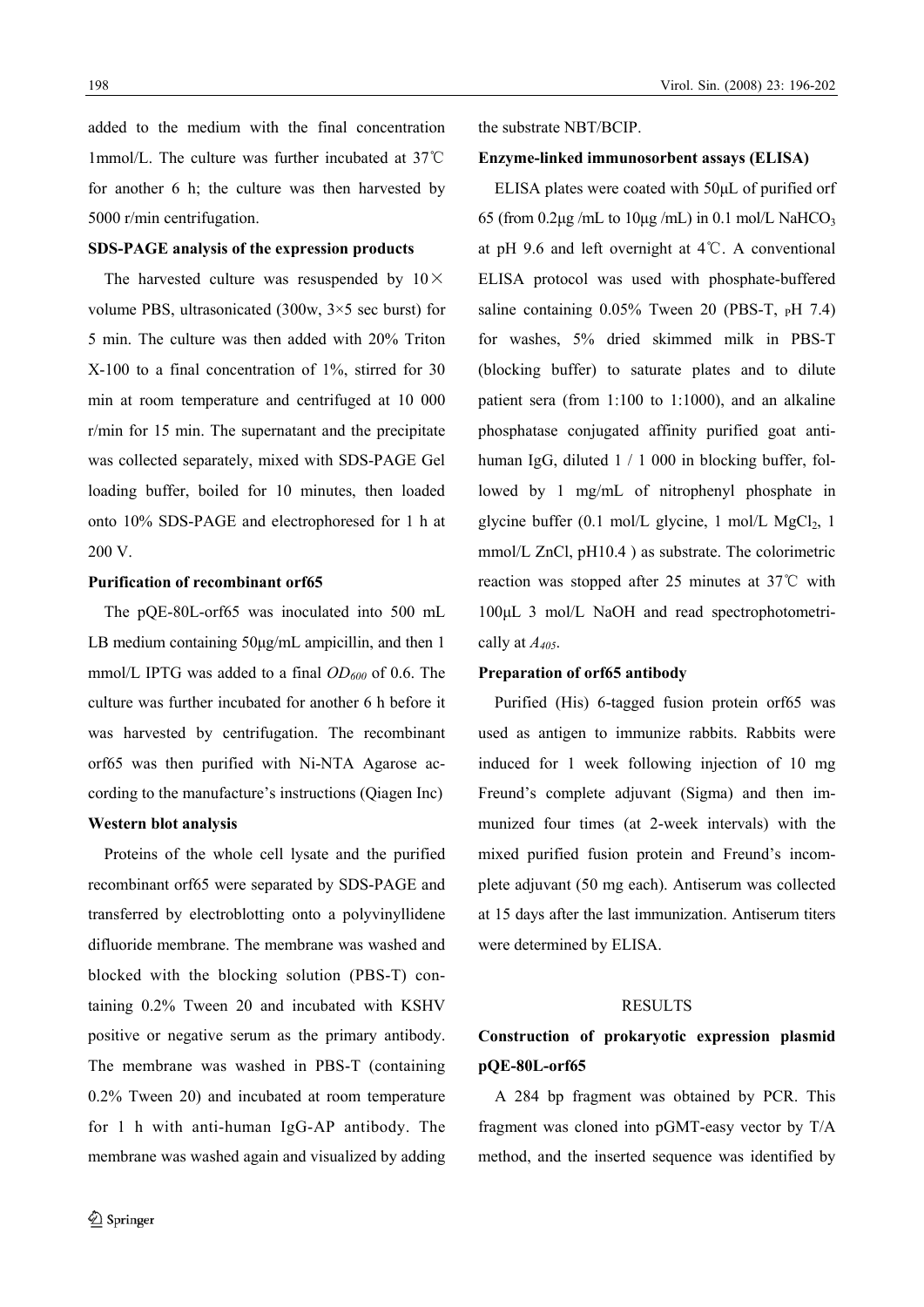restriction endonuclease cleavage and sequence analysis. After digestion with *Sal* I and *Bam*H I. The orf65 gene fragment was then subcloned into the pQE-80L vector by digestion with *Sal* I and *Bam*H I and the recombinant plasmid was named as pQE-80L-orf65 (Fig.1).



**Expression and purification of recombinant orf65** 

Fig. 1. Analysis of recombinant plasmid pQE-80L-orf65 by *Sal*  & *Bam*H I digestion. 1, Amplified orf65; 2, pGMT-orf65 digested with *Sal* & *Bam*H I; 3, pQE-80L digested with *Sal* & *Bam*H I; 4, pQE-80L-orf65 digested with *Sal* & *Bam*H I; M, DNA marker.

## **protein**

After being induced for 6 h and identified by SDS-PAGE electrophoresis, proteins of  $\sim$ 9 kDa were expressed in BL21 (DE3) strain transformed by pQE-80L-orf65; this is consistent with the expected expression products. Further separation of supernatant and precipitation indicated that the concentration was very high in the supernatant of the lysed BL21 (DE3) transformed by pQE-80L-orf65. High purity recombinant orf65 protein was attained after  $Ni<sup>2+</sup>$ - nitrolotriacetic acid resin affinity chromatography purification, analysis using bandscan software indicated the purity of the recombinant orf65 protein was about 99% (Fig.2).

# **Identification of the antigenicity of recombinant orf65**

The total protein of lysed BL21 (DE3) transformed by pQE-80L-orf65 and the purified recombinant orf65 were electrophoresed by SDS-PAGE and transferred to a PVDF membrane. The membrane was coated with the KSHV positive serum or negative serum. A



Fig. 2. Expression and purification of KSHV orf65 protein. 1. The cell lysate of pQE-80l-orf65/BL21 (DE3) before IPTG induction; 2. The cell lysate of pQE-80l-orf65/BL21 (DE3) after IPTG induction; 3. The supernatant of the lysed pQE-80L-orf65/BL21 (DE3) after IPTG induction; 4. The precipitate of the lysed pQE-80L-orf65/BL21 (DE3) after IPTG induction; 5/6, Purified orf65; M, protein Marker.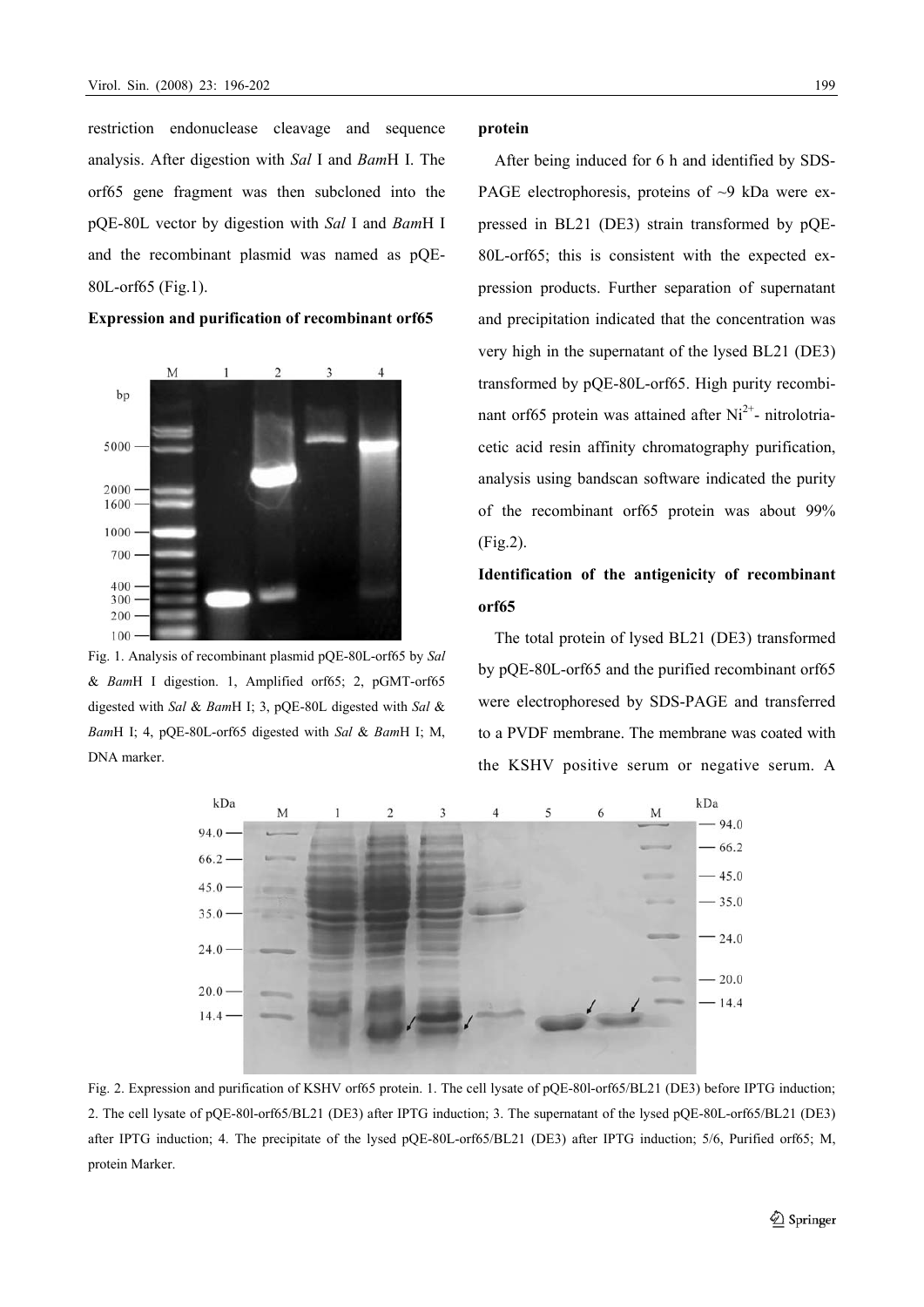specific 9 kDa band occurred in the lanes of the total and purified protein of lysed BL21 (DE3) transformed by pQE-80L-orf65 when proteins were incubated with KSHV positive serum; no band was seen when proteins were incubated with negative serum (Fig.3). The results indicate that the recombinant orf65 has very strong specificity and antigenicity.

The antigenicity of the recombinant orf65 was also assessed by ELISA. The recombinant orf65 was used



Fig. 3. Western blot of recombinant orf65 with KSHV positive and negative serum. 1, The cell lysate of pQE-80l-orf65/BL21 (DE3) before IPTG induction; 2, The cell lysate of pQE-80l-orf65/BL21 (DE3) after IPTG induction; 3, Purified orf65; 4, The cell lysate of pQE-80l-orf65/BL21 (DE3) before IPTG induction; 5, The cell lysate of pQE-80l-orf65/BL21 (DE3) after IPTG induction; 6, Purified orf65. 1-3 reacted with KSHV positive serum; 4-6 reacted with KSHV negative serum.

as antigen to coat the ELISA plates and KSHV positive and negative serum were used as the primary antibody. The ELISA result showed that the optimal antigen concentration was 1μg /mL; the optimal dilution of the serum was 1:500 (Fig.4). The experiment was repeated three times. The result confirmed the antigenecity and specificity of the recombinant orf65 as diagnostic antigen for KSHV.

### **Detection of the polyclonal orf65 antibody**

The serum titer against orf65 was detected by ELISA. The recombinant orf65 was used as antigen to coat the ELISA plates, the polyclonal anti-rabbit orf65 antibody were used as the primary antibody; the serum from the non-immunized rabbit was used as negative control. The result showed that when the rabbit serum against orf65 was diluted to 1:6 400, the *OD405* value was still 23 fold compared to that of the negative control, when diluted to 1:100 000, the *OD405* value was 4.9 fold compared to that of the negative control (Fig.5). These results reveal that the polyclonal orf65 antibody could specifically identify the orf65 protein in the KSHV positive serum, and also further confirmed the strong antigenicity of the recombinant orf65.



Fig. 4. Optimization of the conditions of orf65 ELISA. A: Determination of the concentration of orf65 used in ELISA. B: Determination of the dilution of the serum used in ELISA.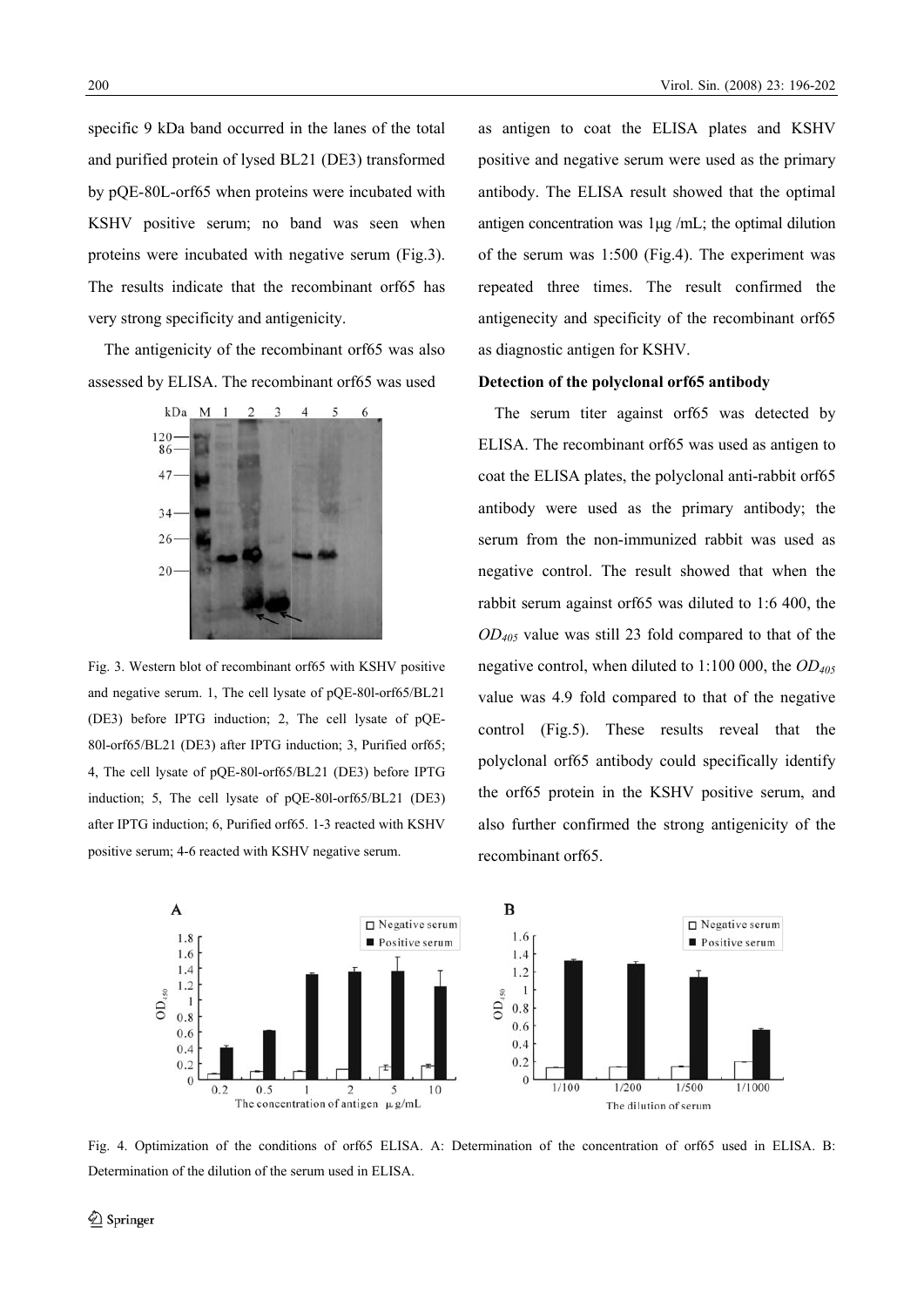

Fig. 5. Detection of the polyclonal orf65 antibody using ELISA.

## DISCUSSION

KSHV is a DNA virus with a genome about 210 kb long. All the known open reading frames are located on a continuous 140.5 kb long unique region flanked by the 20-30kb terminal repeat region (9). Approximately 90 open reading frames (ORF) have been identified, and over 60 show homology with other rhadinoviruses. The genome also contains 15 genes which are unique to KSHV, named K1 to K15 (12).

KSHV exhibits a certain infectivity ratio among the normal healthy people who are mainly latently infected. The number of HIV-1 infection in China is rapidly increasing, and infection of HIV-1 could contribute to the pathogenesis of AIDS-associated Kaposi's Sarcoma (14). Thus, it is very important to gain greater understanding of the epidemiology of **KSHV** 

The orf65 gene of KSHV encodes the small virion capsid protein and is homologous to structural components of several other herpesviruses including VP26 of herpes simplex virus (HSV), BFRF3 of EBV, orf65 of HVS and the smallest capsid protein (SCP) of human cytomegaloviruses. Despite this homology, KSHV orf65 does not appear to be antigenically cross-reactive. It has been shown that antibodies to

recombinant orf65 are present in nearly all patients with KS but less common in other population groups including HIV-infected patients without KS (7). So the recombinant orf65 can be used to examine the seroepidemiology of infection with KSHV in the general population.

We have cloned the c-terminal fragment encoding 100 amino acids from KSHV orf65 into the the prokaryotic expression vector pQE-80L to obtain expression plasmid pQE-80L-orf65. Recombinant orf65 could be highly expressed in the *E.coli* strain BL21 (DE3); the amount of the orf65 protein accounts for 24.04% of the total lysed protein. After  $Ni^{2+}$ nitrolotriacetic acid resin affinity chromatography purification, the purity of the recombinant orf65 could reach over 99% of the total protein.

We then used Western blot to check the antigenicity and specificity of the expressed recombinant orf65. As shown in Fig.3, the 9 kDa bands only appeared when the orf65 proteins reacted with KSHV positive serum, but not with KSHV negative serum, and also there were no 9 kDa bands present when the total lysate from BL21 (DE3) was transformed with control vector reacted with either KSHV positive or negative serum. ELISA was also performed to check the antigenicity and specificity of the expressed recombinant orf65. As shown in Fig.4, when the orf65 was coated at a concentration of 0.2 μg /mL, the *OD405* could reach 0.4, while the negative control was only 0.06, indicating the strong antigneicity of orf65. When different concentrations of the orf65 was used to coat the ELISA plates, the *OD405* values had no significant differences. Thus, 1μg /mL was chosen as the optimal concentration to use in the orf65 ELISA. Different